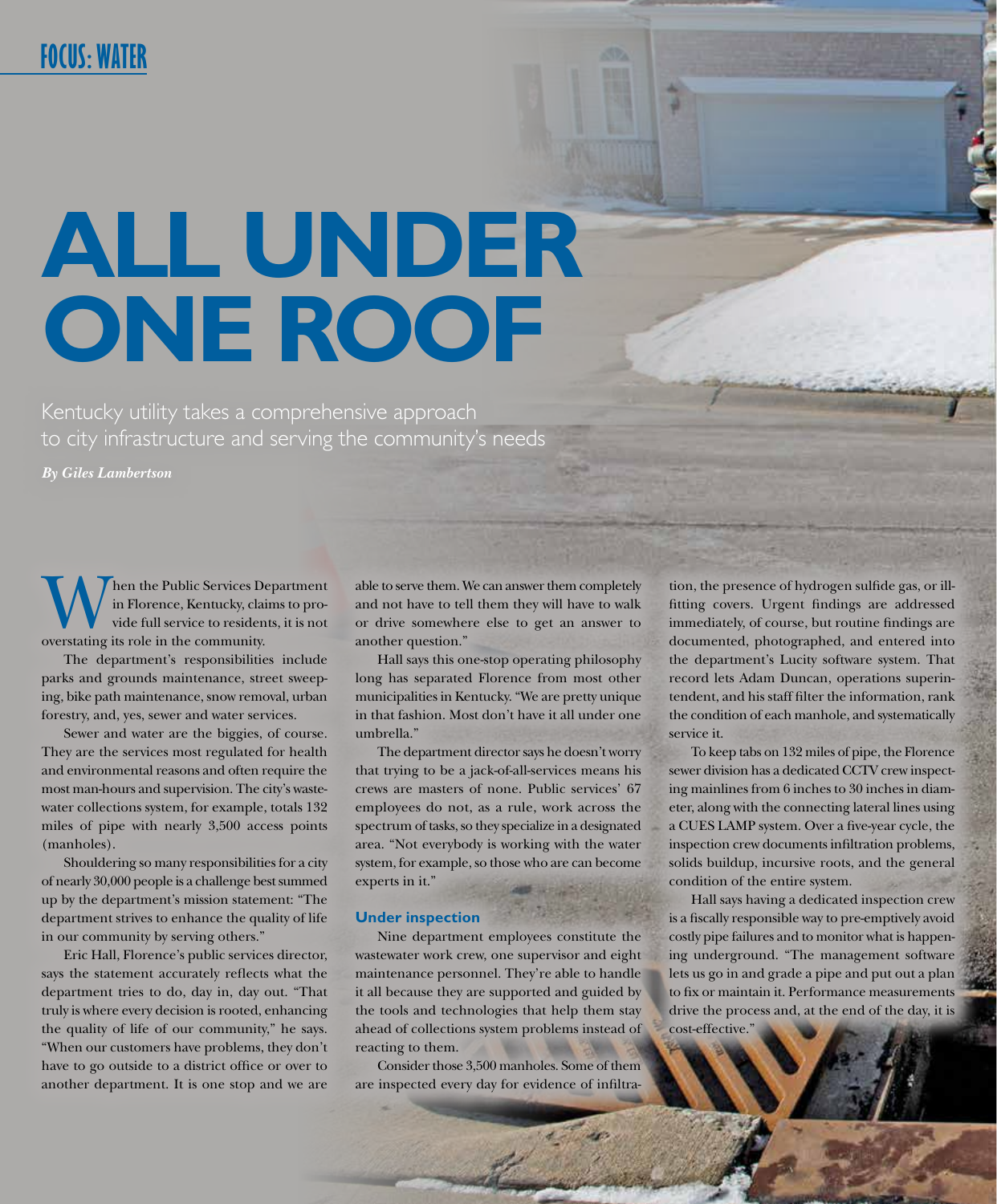**"The management software lets us go in and grade a pipe and put out a plan to fix or maintain it. Performance measurements drive the process and, at the end of the day, it is cost-effective."** 

**Eric Hall**

**STANDARD STAND** 

**The Florence (Kentucky) Public Service Department maintenance workers Brandon Black (left) and Jacob Carpenter use a Vactor 2100 Plus to vacuum debris from a catch basin in the Fowler Basin area of the Orleans Subdivision. The department is one of only three Northern Kentucky counties that continues to maintain its own water, sanitary sewer and storm sewer systems. (Photography by) David Sorcher**

EAST JUNDAH HADA WORKS EAST JURDAN MIGHIGAN

FPS

GUERRER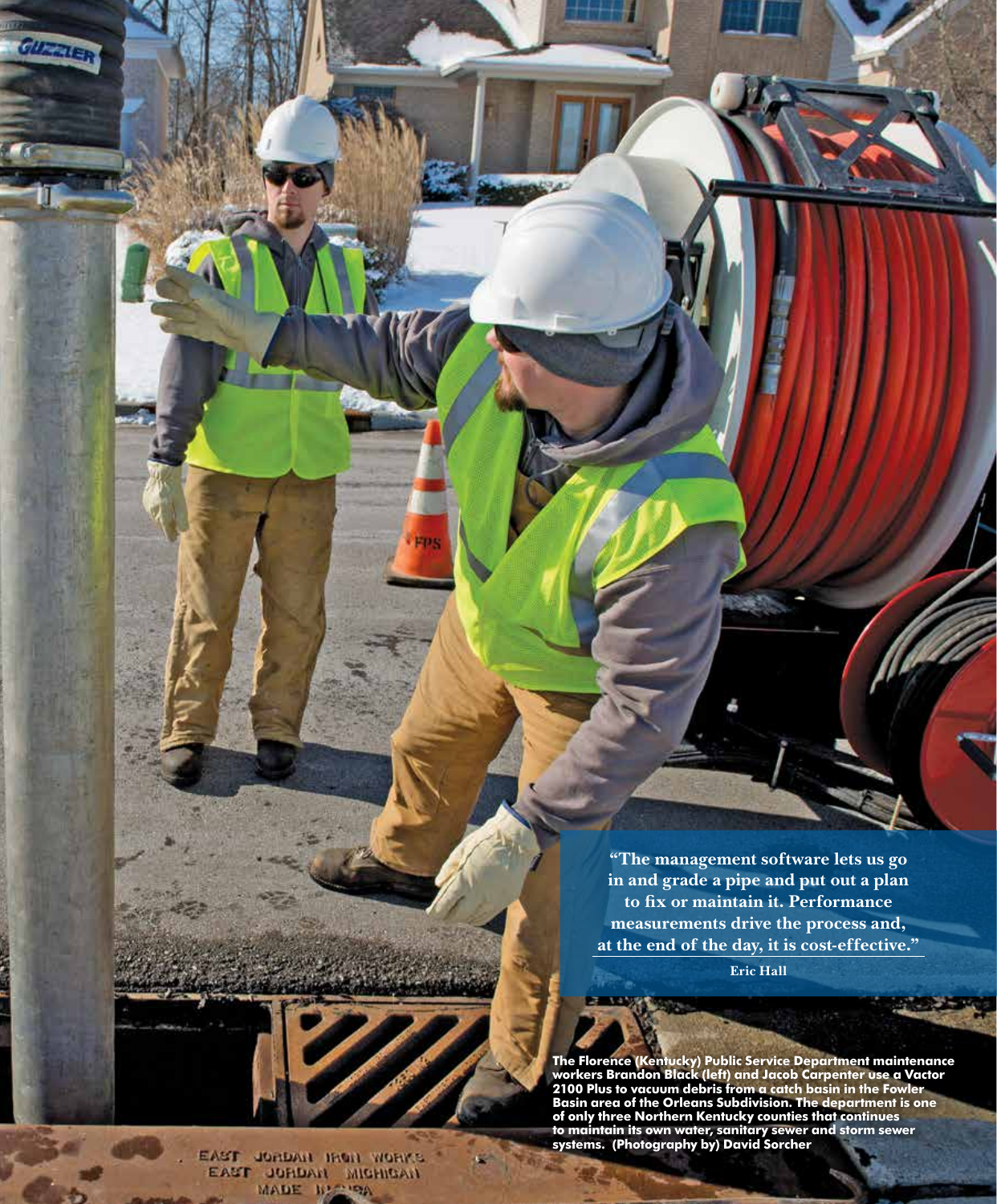**Maintenance workers Jeremy Gruelle (left) and Bryce Meier wrap plastic around a pipe patch while making a spot repair on a sewer main.** 

> **"Now, within 15 minutes, I can run a filter through our documented information and prepare a list of responses. We do this regularly so that every year we know what we are going to undertake and how we are going to spend our money all because we keep these records." Eric Hall**

#### **Ahead of problems**

Fifteen years ago, the department started a flow monitoring program to keep tabs on inflow and infiltration in the sewer system. The program has accumulated information over the years that serve as benchmarks for normal and abnormal flow rates. With assistance from an engineering consultant service, the city constantly monitors data looking for elevated levels of infiltration. Duncan says the filtered data guides pipe relining decisions — with up to 3 miles of pipe relined each year.

Yet another program helps Duncan's crews keep an eye on obstructions caused by the unholy trinity of fat, oil and grease. Monitoring the presence of those semisolid and viscous liquids after they have congealed inside pipes is a prelude to trying to regulate commercial dumping into the system. "We do have commercial areas and have developed a list of critical areas in our system where buildup

**A member of the crew lowers a pipe patch to maintenance worker Bryce Meier for a sewer main repair.**

occurs," Duncan says. "We monitor those areas much more closely and ask people to clean up their grease dumping." The city's wastewater pump

stations are not state-of-the-art facilities, Hall says, but nor are they problematic. The stations are monitored 24/7 using telemetry units. Six of the pumping facilities have been able to keep wastewater moving toward a sanitation district treatment center, but, in March, a seventh unit came online after an area of the city reached a critical mass of new development. "The stations are well-maintained and have no major issues."

So software and associated hardware are keys to Florence staying on top of its underground

## **PROFILE:** Florence (Kentucky) Public Services Department

**EMPLOYEES:** 67 (9 on wastewater crew)

**INFRASTRUCTURE:**  32 miles of pipe in collections system; 3,500 manholes

**BUDGET:**  \$17 million

**WEBSITE:**  www.florence-ky.gov

responsibilities. Hall traces the city's reliance on new technologies and better asset management practices back to 2005 when, he says, "we really got into problem management. Now, within 15 minutes, I can run a filter through our documented information and prepare a list of responses. We do this regularly so that every year we know what we are going to undertake and how we are going to spend our money — all because we keep these records."

#### **Getting to the point**

The department's repair and rehabilitation work requires a small fleet of heavy equipment besides service trucks. These include four backhoes, a skid-steer loader, a crane truck, a new Vactor hydroexcavation unit, and two water jetters. The jetters are routinely scheduled to clean out areas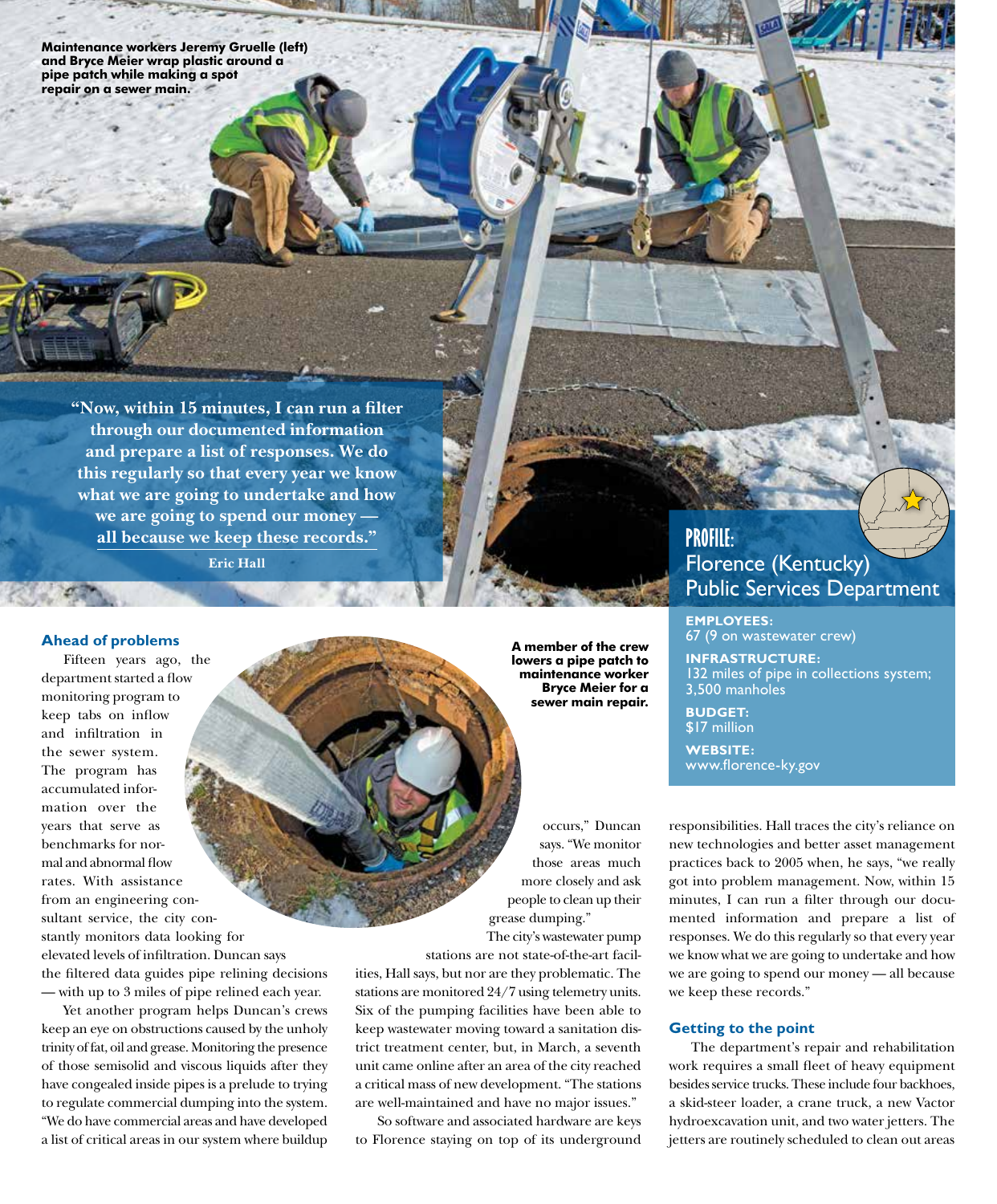**"It doesn't seem to matter what crew concrete or sanitary or parks maintenance — it seems like people know our trucks, feel comfortable with our guys, and appreciate the things we do."**

#### **Adam Duncan**

where FOG, roots or some other impediments are recurring problems. The rated severity of each area, which is tabulated through inspections and monitoring, determines how often an area is cleaned.

The department recently began doing point repairs of lines using a CIPP patching system from Source One Environmental. "We can do repairs on anything from a 6-inch line to a 26-inch pipe and do it all without having to dig up and then

restore a site," Duncan says. More than 20 point repair patches were made in 2017.

However, significant rehabilitation or replacement projects are contracted. Mainlines and manholes that need structural relining and pipes or manholes that have deteriorated beyond a point of feasible repair are bid out.

"We are trying to stay in our lane, to be really, really good at what we do," Hall says. "At this point, getting into the relining business or full replacement business just doesn't make sense and would not be cost-effective."

Hall says wastewater employees don't encounter a lot of sewer pipe needing replacement. "We try to get to pipelines before they collapse. We try to stay in front of it. We feel like our system is





### PRESENT AND FUTURE LEADERSHIP

The Public Services Department in Florence, Kentucky, is forwardlooking, even in respect to planning the transition of leadership in future years. The department director has instituted a program of growing tomorrow's leaders at the same time it harvests the experience of those who are retiring today.

The department is deeply involved in what is called succession planning, and Eric Hall, director, says the initiative is a common-sense response. "We are just making sure we are prepared for the future."

To that end, the department tracks which employees are nearing retirement, as well as those who are apt to leave for career reasons. With that information, department leaders plan mentoring relationships to capture knowledge for sharing with successors and schedule timely leadership training. It is a cross-generational approach to ensure that

handoffs of responsibility occur smoothly. "We had at least 10 people retire over the last few years and already a couple more this year," Hall says. "We are going through a transition."

What is remarkable about the program is that it is being fostered by people who are decades from retirement themselves. Hall is 37 years old, and his operations superintendent, Adam Duncan, is 33.

While people their age aren't typically focused on succession plans, Hall and Duncan understand the concept of legacies. Duncan has only been with the city department for 4 1/2 years, but he is a northern Kentucky native. Hall not only is a native son, when he became a Florence employee as a maintenance worker 19 years ago, his father was general manager of the Water and Sewer Commission. That commission was merged into the Public Services Department in 2003, and Hall became director a decade later.